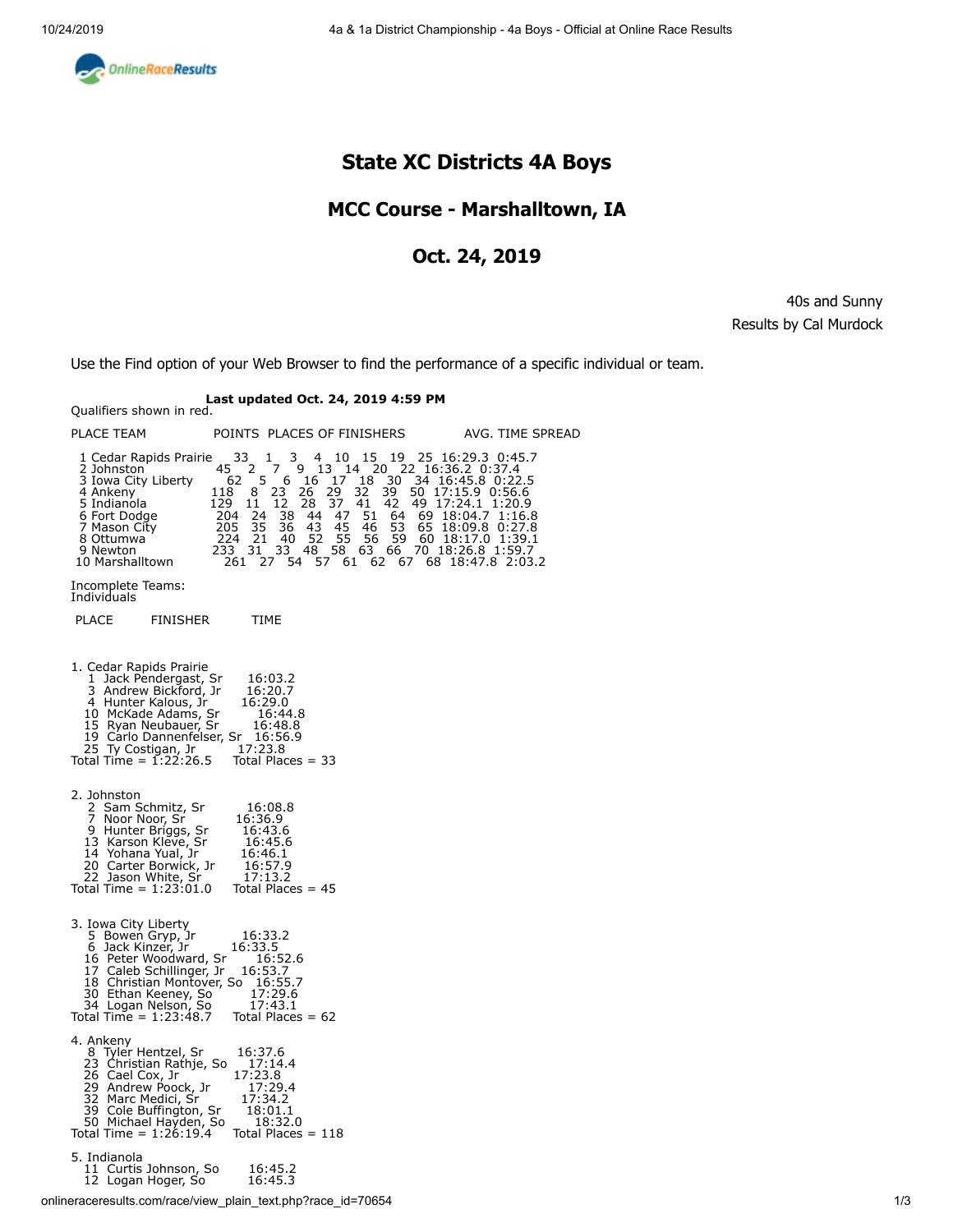<span id="page-1-0"></span>

| 28 Jeb Borgmeyer, Sr<br>17:26.9<br>37 Ryder Downey, So<br>17:56.7<br>41 Jack Runyan, So<br>42 Andrew West, Sr<br>49 Joseph DeWall, Jr<br>18:06.1<br>18:07.5<br>18:28.6<br>Total Time = $1:27:00.2$ Total Places = 129                                                                                                                                                                                                                                                                                                                                                                                                                                                                                                                                                                                                                                                                                                                                                                                                                                                                                                                                                                                                                                                                                                                                                                                                                                                                                                                                                                                                                                                                                                                                                                                                                                                                                                                                                                                                                                                                                                                                                                                                                                              |
|--------------------------------------------------------------------------------------------------------------------------------------------------------------------------------------------------------------------------------------------------------------------------------------------------------------------------------------------------------------------------------------------------------------------------------------------------------------------------------------------------------------------------------------------------------------------------------------------------------------------------------------------------------------------------------------------------------------------------------------------------------------------------------------------------------------------------------------------------------------------------------------------------------------------------------------------------------------------------------------------------------------------------------------------------------------------------------------------------------------------------------------------------------------------------------------------------------------------------------------------------------------------------------------------------------------------------------------------------------------------------------------------------------------------------------------------------------------------------------------------------------------------------------------------------------------------------------------------------------------------------------------------------------------------------------------------------------------------------------------------------------------------------------------------------------------------------------------------------------------------------------------------------------------------------------------------------------------------------------------------------------------------------------------------------------------------------------------------------------------------------------------------------------------------------------------------------------------------------------------------------------------------|
| 6. Fort Dodge<br>17:15.4<br>24 Joshua Meier, Jr<br>38 Eric Crawford, Jr<br>17:56.7<br>38 Eric Crawicia,<br>44 Jonathon Madden, Sr<br>11 December 11<br>18:16.2<br>47 Ryan Madden, Fr 18:22.<br>51 Carter Delanoit, Jr 18:32.2<br>18:22.8<br>64 Nathanial Madden, Sr 19:34.4<br>69 Gage Riley, Sr 20:30.5<br>Total Time = $1:30:23.3$ Total Places = 204                                                                                                                                                                                                                                                                                                                                                                                                                                                                                                                                                                                                                                                                                                                                                                                                                                                                                                                                                                                                                                                                                                                                                                                                                                                                                                                                                                                                                                                                                                                                                                                                                                                                                                                                                                                                                                                                                                            |
| 7. Mason City<br>35 Christian Rodriguez, Jr 17:54.5<br>36 David Johnson, Sr 17:56.1<br>43 Breyden Christensen, So 18:14.7<br>45 Luke Mulholland, Sr 18:21.2<br>46 Trevor Torkelson, Jr 18:22.3<br>53 Claudio Mateo, Jr 18:35.1<br>65 Miguel Jaime, Sr 19:46.7<br>Total Time = 1:30:48.8 Total Places = 205                                                                                                                                                                                                                                                                                                                                                                                                                                                                                                                                                                                                                                                                                                                                                                                                                                                                                                                                                                                                                                                                                                                                                                                                                                                                                                                                                                                                                                                                                                                                                                                                                                                                                                                                                                                                                                                                                                                                                         |
| 8. Ottumwa<br>17:10.6<br>21 Asa Canny, Fr<br>18:05.0<br>40 Max Thomason, So<br>52 Mason Young, Fr<br>18:32.4<br>55 Gatlin Meninga, So<br>56 Quintin Hull, So<br>59 Tayler Young, Jr<br>60 Trenton Elliott, Jr<br>18:47.3<br>356 Quintin Hull, So<br>56 Quintin Hull, So<br>59 Tayler Young, Jr 19:15.0<br>60 Trenton Elliott, Jr 19:15.2<br>Total Time = 1:31:24.9 Total Places = 224                                                                                                                                                                                                                                                                                                                                                                                                                                                                                                                                                                                                                                                                                                                                                                                                                                                                                                                                                                                                                                                                                                                                                                                                                                                                                                                                                                                                                                                                                                                                                                                                                                                                                                                                                                                                                                                                              |
| 9. Newton<br>31 Jackson Mace-Maynard, So 17:33.7<br>33 Treycen Garton, So 17:38.1<br>48 Brennan Amos, So 18:26.3<br>18:26.3<br>58 Jared Smith, Fr<br>63 Derek Beiner, So<br>19:02.3<br>19:33.4<br>66 Chayton Lambertus-Hamm, Sr19:47.0<br>70 Luke Zaabel, Sr 21:31.5<br>Total Time = $1:32:13.8$ Total Places = 233                                                                                                                                                                                                                                                                                                                                                                                                                                                                                                                                                                                                                                                                                                                                                                                                                                                                                                                                                                                                                                                                                                                                                                                                                                                                                                                                                                                                                                                                                                                                                                                                                                                                                                                                                                                                                                                                                                                                                |
| 10. Marshalltown<br>27 Conner Smith, So<br>17:26.0<br>54 Ethan Benscooter, Jr<br>18:46.2<br>57 Jason Strand, Fr<br>61 Antonieh Kopsa, Fr<br>62 Freddy Ross, Jr<br>18:53.1<br>19:24.6<br>19:29.1<br>67 Noah Hermenson, Jr<br>68 Kevin Strand, So<br>20:05.6<br>20:19.3<br>Total Time = $1:33:59.0$ Total Places = 261<br>Top                                                                                                                                                                                                                                                                                                                                                                                                                                                                                                                                                                                                                                                                                                                                                                                                                                                                                                                                                                                                                                                                                                                                                                                                                                                                                                                                                                                                                                                                                                                                                                                                                                                                                                                                                                                                                                                                                                                                        |
| 12345678<br>1<br>Jack Pendergast, Sr<br>16:03.2<br>Cedar Rapids Prairie<br>2<br>3<br>4<br>Sam Schmitz, Sr<br>16:08.8<br>Johnston<br>16:20.7<br>Andrew Bickford, Jr<br>Cedar Rapids Prairie<br>Hunter Kalous, Jr<br>16:29.0<br>Cedar Rapids Prairie<br>$\frac{5}{7}$<br>16:33.2<br>Iowa City Liberty<br>Bowen Gryp, Jr<br>16:33.5<br>Iowa City Liberty<br>Jack Kinzer, Jr<br>Noor Noor, Sr<br>16:36.9<br>Johnston<br>8<br>16:37.6<br>Tyler Hentzel, Sr<br>Ankeny<br>9<br>9 Hunter Briggs, Sr<br>16:43.6<br>Johnston<br>10<br>10 McKade Adams, Sr<br>16:44.8<br>Cedar Rapids Prairie<br>11<br>11 Curtis Johnson, So<br>16:45.2<br>Indianola<br>$\overline{1}\overline{2}$<br>16:45.3<br>12 Logan Hoger, So<br>Indianola<br>13<br>13 Karson Kleve, Sr<br>16:45.6<br>Johnston<br>14 Yohana Yual, Jr<br>14<br>16:46.1<br>Johnston<br>15<br>15 Ryan Neubauer, Sr<br>16:48.8<br>Cedar Rapids Prairie<br>16<br>16<br>16:52.6<br>Peter Woodward, Sr<br>Iowa City Liberty<br>Caleb Schillinger, Jr<br>17<br>17<br>16:53.7<br>Iowa City Liberty<br>16:55.7<br>18<br>18 Christian Montover, So<br>Iowa City Liberty<br>19<br>20<br>19 Carlo Dannenfelser, Sr<br>16:56.9<br>16:57.9<br>Cedar Rapids Prairie<br>20 Carter Borwick, Jr<br>Johnston<br>21<br>21<br>17:10.6<br>Asa Canny, Fr<br>Ottumwa<br>22<br>22<br>Jason White, Sr<br>17:13.2<br>Johnston<br>23<br>23 Christian Rathje, So<br>17:14.4<br>17:15.4<br>Ankeny<br>24<br>24<br>Fort Dodge<br>Joshua Meier, Jr<br>25<br>25<br>17:23.8<br>17:23.8<br>Cedar Rapids Prairie<br>Ty Costigan, Jr<br>26<br>26<br>Cael Cox, Jr<br>Ankeny<br>27<br>27<br>Conner Smith, So<br>17:26.0<br>Marshalltown<br>28 Jeb Borgmeyer, Sr<br>17:26.9<br>28<br>Indianola<br>29<br>29 Andrew Poock, Jr 17:29.4 Ar<br>30 Ethan Keeney, So 17:29.6 Ic<br>31 Jackson Mace-Maynard, So 17:33.7<br>32 Marc Medici, Sr 17:34.2 And<br>Ankeny<br>30<br>Iowa City Liberty<br>332334<br>Newton<br>Ankeny<br>33 Treycen Garton, So<br>34 Logan Nelson, So<br>17:38.1<br>Newton<br>17:43.1<br>Iowa City Liberty<br>35<br>36<br>37<br>38<br>35 Christian Rodriguez, Jr. 17:54.5<br>36 David Johnson, Sr. 17:56.1<br>37 Ryder Downey, So. 17:56.7<br>Mason City<br>Mason City<br>17:56.7<br>Indianola<br>17:56.7<br>38<br>Eric Crawford, Jr<br>Fort Dodge |